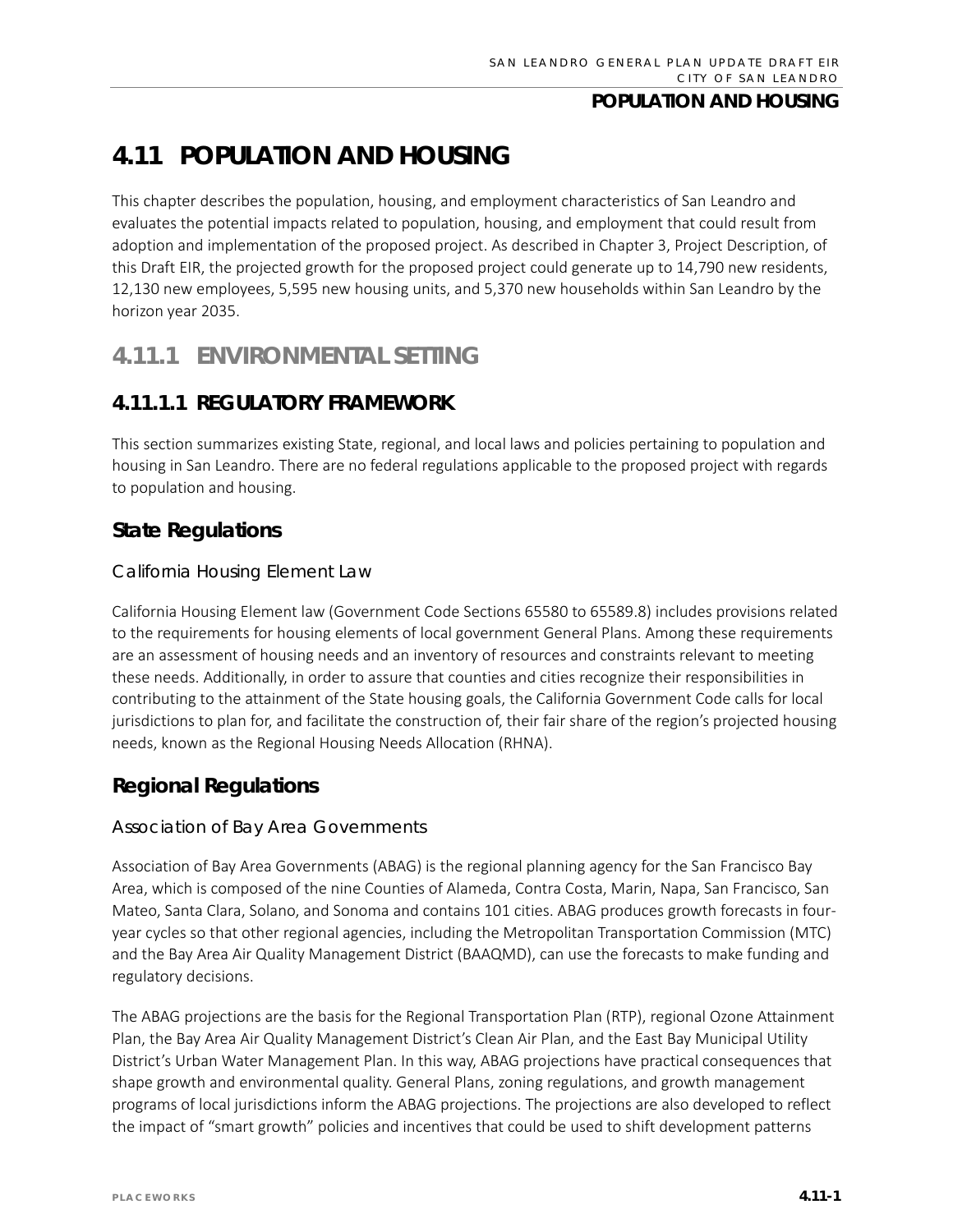from historical trends toward a better jobs-housing balance, increased preservation of open space, and greater development and redevelopment in urban core and transit-accessible areas throughout the region. ABAG calculates the RHNA for individual jurisdictions within Alameda County, including San Leandro.

Housing Element Law requires local jurisdictions to plan for, and facilitate the construction of, a share of the region's projected housing needs. This share is called the Regional Housing Needs Allocation (RHNA). State law mandates that each jurisdiction provide sufficient land designated and zoned to accommodate a variety of housing opportunities for all economic segments of the community to meet or exceed the RHNA. As the regional planning agency, ABAG calculates the RHNA for individual jurisdictions within Alameda County, including San Leandro.

### *Plan Bay Area, Strategy for a Sustainable Region*

MTC and ABAG's *Plan Bay Area* is the Bay Area's RTP/Sustainable Communities Strategy (SCS). The Final Plan Bay Area was adopted on July [1](#page-1-0)8, 2013. $^1$  The SCS sets a development pattern for the region, which, when integrated with the transportation network with other transportation measures and policies, would reduce greenhouse gas (GHG) emissions from transportation (excluding goods movement) beyond the per capita reduction targets identified by the California Air Resources Board (CARB). Implementation of the Plan Bay Area would achieve a 16 percent capita reduction of GHG emissions by 2035 and a 10 percent per capita reduction by [2](#page-1-1)020 from 2005 conditions.<sup>2</sup>

In 2008, MTC and ABAG initiated a regional effort (FOCUS) to link local planned development with regional land use and transportation planning objectives. Through this initiative, local governments identified Priority Development Areas (PDAs). The PDAs form the implementing framework for Plan Bay Area. The PDAs are areas along transportation corridors which are served by public transit that allow for opportunities for development of transit-oriented development, infill development within existing communities that are expected to take in the majority of future development. Overall, over two-thirds of all regional growth by 2040 is allocated within PDAs. The PDAs throughout the Bay Area are expected to accommodate 78 percent (or over 509,000 units) of new housing and 62 percent (or 690,000) of new  $i$ obs. $3$ 

As shown on Figure 4.9-1, designated PDAs in San Leandro include the East 14<sup>th</sup> Street corridor, the Downtown area, and potentially the Bay Fair BART Station. The 14<sup>th</sup> Street Corridor PDA includes the parcels along East 14<sup>th</sup> Street and spans the entire length of the street within the city limit, totaling 116 acres. The Downtown San Leandro PDA includes 502 acres located within a half-mile radius around the intersection of East 14<sup>th</sup> Street and Davis Street. The Bay Fair BART Station potential PDA includes the Bayfair Center which is adjacent to the Bay Fair Bart Station and encompasses approximately 133 acres. The Bay Fair BART Station PDA is bounded by East  $14<sup>th</sup>$  Street to the east, Thornally Drive to the south,

<span id="page-1-0"></span> $1$  It should be noted that the Bay Area Citizens filed a lawsuit on MTC's and ABAG's adoption of Plan Bay Area. The Superior Court denied the Bay Area Citizens writ of mandate on July 2, 2014. Briefing appears completed on January 26, 2015. Petitioners are currently awaiting date of oral argument.

<span id="page-1-1"></span><sup>&</sup>lt;sup>2</sup> Metropolitan Transportation Commission and Association Bay Area of Governments, 2013, Final Plan Bay Area, Strategy for a Sustainable Region, page 99.

<span id="page-1-2"></span><sup>&</sup>lt;sup>3</sup> Metropolitan Transportation Commission and Association Bay Area of Governments, 2013, Final Plan Bay Area, Strategy for a Sustainable Region, page 57.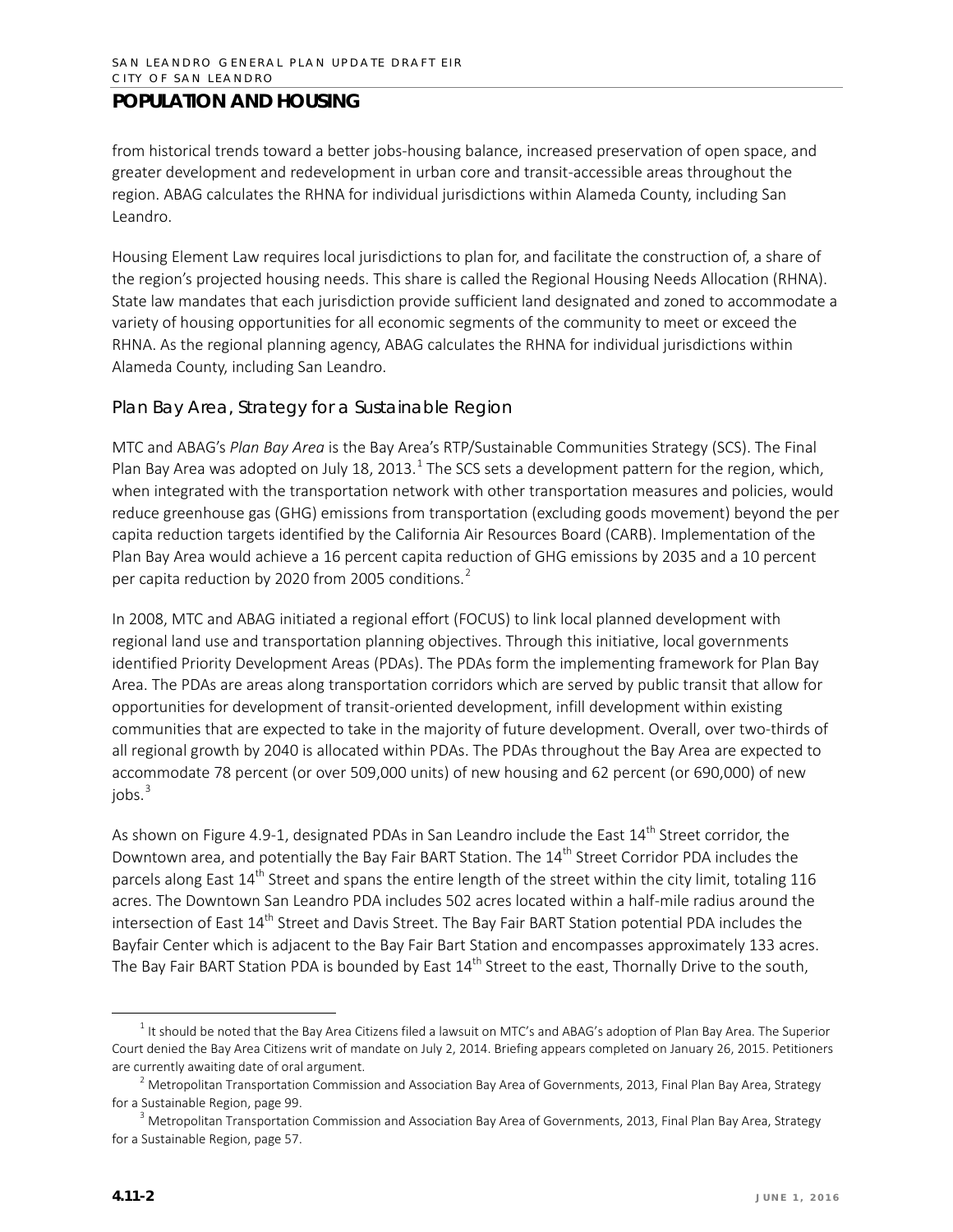Hesperian Boulevard to the west, and Bayfair Drive to the north. The Bay Fair BART Transit Village is a Potential PDA and the City is currently undergoing a community planning process to create a transitoriented-development specific plan there and create a full-fledged PDA.

# **Local Regulations**

### *City of San Leandro Housing Element*

The most recent San Leandro Housing Element was certified in February 2015 and is intended to plan for the period from 2015 to 2023. The Housing Element includes a housing needs assessment; an analysis of potential housing sites; potential constraints to housing production; housing goals, objectives, and policies; as well as an implementation program meant to accommodate housing development that will be affordable to a range of household types and income levels. The City's policies related to population and housing are listed in Table 4.11-1.

### *City of San Leandro Zoning Ordinance*

The San Leandro Zoning Ordinance implements the land use designations of the General Plan by establishing zoning districts and regulations for the city. The Zoning Ordinance includes the zoning map, which establishes and delineates various districts within the city, and zoning regulations that apply development standards to the different zones delineated on the zoning map. By establishing development standards for the city, the Zoning Ordinance serves to regulate the density of San Leandro's neighborhoods and prevent overcrowding.

# **4.11.1.2 EXISTING CONDITIONS**

## **Population**

As shown below in Table 4.11-2, according to *ABAG Projections 2013* San Leandro's population is projected to increase from 88,300 in 2015 to 103,300 in 2035, this represents an increase of approximately 17 percent.<sup>[4](#page-2-0)</sup> Since *ABAG Projections 2013* are used in regional planning efforts, the ABAG numbers are used for the purpose of evaluating environmental impacts in this EIR (see discussion of Impact POP-1 for a comparison of the proposed project's buildout with ABAG projections).

# **Housing**

In 2010, San Leandro contained 32,419 housing units, with a 5.3 percent vacancy rate. This represents an increase of approximately 3.[5](#page-2-1) percent<sup>5</sup> from the 2000 census data, which reported a total of 31,334 housing units. Of the total number of existing housing units in 2010, 57.5 percent were owner-occupied and 42.5 percent were renter occupied. The vacancy rate and occupancy-by-tenure proportions were similar at the county level, with the estimated 2010 county vacancy rate at approximately 6.4 percent, and occupied units being approximately 53.4 percent owner occupied and 4[6](#page-2-2).6 percent renter occupied.<sup>6</sup>

 <sup>4</sup> Association of Bay Area Governments, *Plan Bay Area, Projections 2013*, City Table, Alameda County.

<span id="page-2-2"></span><span id="page-2-1"></span><span id="page-2-0"></span> $5$  32,419 units (2010) – 31,334 units (2000) = 1,085 units / 31,334 units = 0.03462 x 100 = 3.46 = 3.5 percent (rounded up)  $^6$  US Census Bureau, Profile of General Population and Housing Characteristics, 2010, Table DP-1.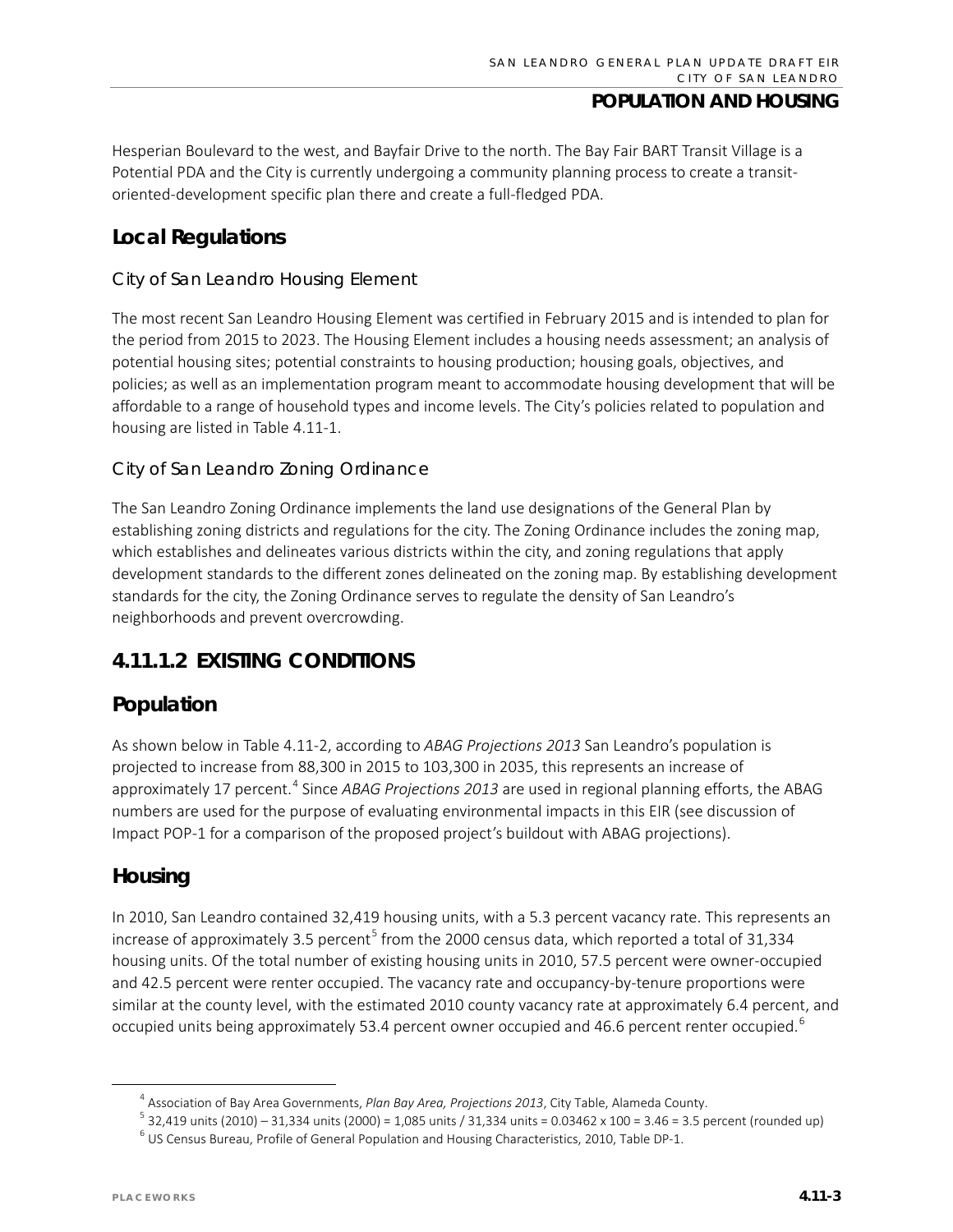### TABLE 4.11-1 HOUSING ELEMENT POLICIES RELEVANT TO POPULATION AND HOUSING

| <b>Policy Number</b> | <b>Policy Content</b>                                                                                                                                                                                                                                                                                                                                                                                                                                                                                                                                                                                                                                                                                                                                                 |  |  |  |
|----------------------|-----------------------------------------------------------------------------------------------------------------------------------------------------------------------------------------------------------------------------------------------------------------------------------------------------------------------------------------------------------------------------------------------------------------------------------------------------------------------------------------------------------------------------------------------------------------------------------------------------------------------------------------------------------------------------------------------------------------------------------------------------------------------|--|--|--|
| Policy 3.01          | Mix of Unit Types. Encourage a mix of residential development types in the city, including single family homes<br>on a variety of lot sizes, as well as townhomes, row houses, live-work units, planned unit developments, and<br>multi-family housing.                                                                                                                                                                                                                                                                                                                                                                                                                                                                                                               |  |  |  |
| Policy 3.02          | Mix of Price Ranges. Encourage a mix of price ranges to provide housing choices for San Leandro Residents of<br>all incomes and ages. Opportunities to include affordable units and market rate units within the same<br>development projects should be pursued.                                                                                                                                                                                                                                                                                                                                                                                                                                                                                                      |  |  |  |
| Policy 3.03          | Affordable Housing Design. Design new affordable housing to blend in with the existing fabric of the<br>community. Affordable housing should be located in a variety of neighborhoods rather than concentrated in<br>one particular part of the City.                                                                                                                                                                                                                                                                                                                                                                                                                                                                                                                 |  |  |  |
| Policy 3.04          | Promotion of Infill. Encourage infill development on vacant or underused sites within residential areas.                                                                                                                                                                                                                                                                                                                                                                                                                                                                                                                                                                                                                                                              |  |  |  |
| Policy 53.01         | Land Supply. Provide and maintain an adequate supply of land to accommodate the City's fair share housing<br>assignment for the 2014-2022 period, as determined by ABAG.                                                                                                                                                                                                                                                                                                                                                                                                                                                                                                                                                                                              |  |  |  |
| Policy 53.03         | Funding. Actively pursue and leverage private, non-profit, and public funds to facilitate the development of<br>housing affordable to lower and moderate income households in San Leandro. Provide administrative and<br>technical assistant to affordable housing developers and support the applications of these developers for<br>loans, grants, tax credits, and other financing sources that facilitate affordable housing production in the City.                                                                                                                                                                                                                                                                                                              |  |  |  |
| Policy 53.04         | Inclusionary Housing. To the extent permitted by law, require the inclusion of housing affordable to<br>moderate, low, and/or very low income households in new housing developments or the payment of an in-<br>lieu fee which creates a funding source for affordable housing. Modify ordinances as needed to make these<br>requirements clearer and more effective.                                                                                                                                                                                                                                                                                                                                                                                                |  |  |  |
| Policy 53.06         | New Rental Housing. Strongly encourage the development of additional rental housing in the City, including<br>both market rate units and affordable units. It should be recognized that many market rate rentals meet the<br>affordability criteria for moderate income households. Expanded production could increase the supply of<br>workforce housing and address the deficit in housing production for households earning between 60 and 120<br>percent of the area median income.                                                                                                                                                                                                                                                                               |  |  |  |
| Policy 53.07         | Housing for the San Leandro Workforce. Improve San Leandro's jobs/ housing balance by providing additional<br>housing units appropriate for persons who are locally employed. To the extent possible, a significant share of<br>future housing units should reflect current wages in the city and be marketed to the local workforce in order<br>to reduce commute times and vehicle miles traveled. This could include promotion of new housing<br>opportunities by major employers, housing advertisements and notices at local workplaces, increased<br>outreach to local employers by non-profit and for-profit developers, and the development of housing suitable<br>for workers in the technology sector and other growing sectors of the San Leandro economy. |  |  |  |
| Policy 53.08         | Condominium and CO-OP Development. Promote the development of new condominiums and cooperatives<br>as more affordable alternatives to single family detached housing for those seeking home ownership. Work<br>with local developers to address the financial, legal, and market conditions which have impeded such<br>development in recent past.                                                                                                                                                                                                                                                                                                                                                                                                                    |  |  |  |
| Policy 53.09         | Manufactured Housing. Continue to permit manufactured or mobile homes in any residential zoning district,<br>subject to a Certificate of Compatibility from the Zoning Enforcement Official. Encourage the production of<br>such units as a way to meet the need for "workforce" housing in the city.                                                                                                                                                                                                                                                                                                                                                                                                                                                                 |  |  |  |
| Policy 59.01         | Zoning Regulations. Ensure that the development standards, use restrictions, parking requirements, and other<br>regulations contained in the San Leandro Zoning Code enable the production of housing for all income<br>groups. Overly restrictive or redundant requirements should be strongly discouraged.                                                                                                                                                                                                                                                                                                                                                                                                                                                          |  |  |  |
| Policy 59.03         | Permitting Procedures. Minimize the cost and time associated with development review while still adequately<br>addressing community and environmental concerns. Continually explore ways to streamline the permitting<br>process for projects that are consistent with the General Plan.                                                                                                                                                                                                                                                                                                                                                                                                                                                                              |  |  |  |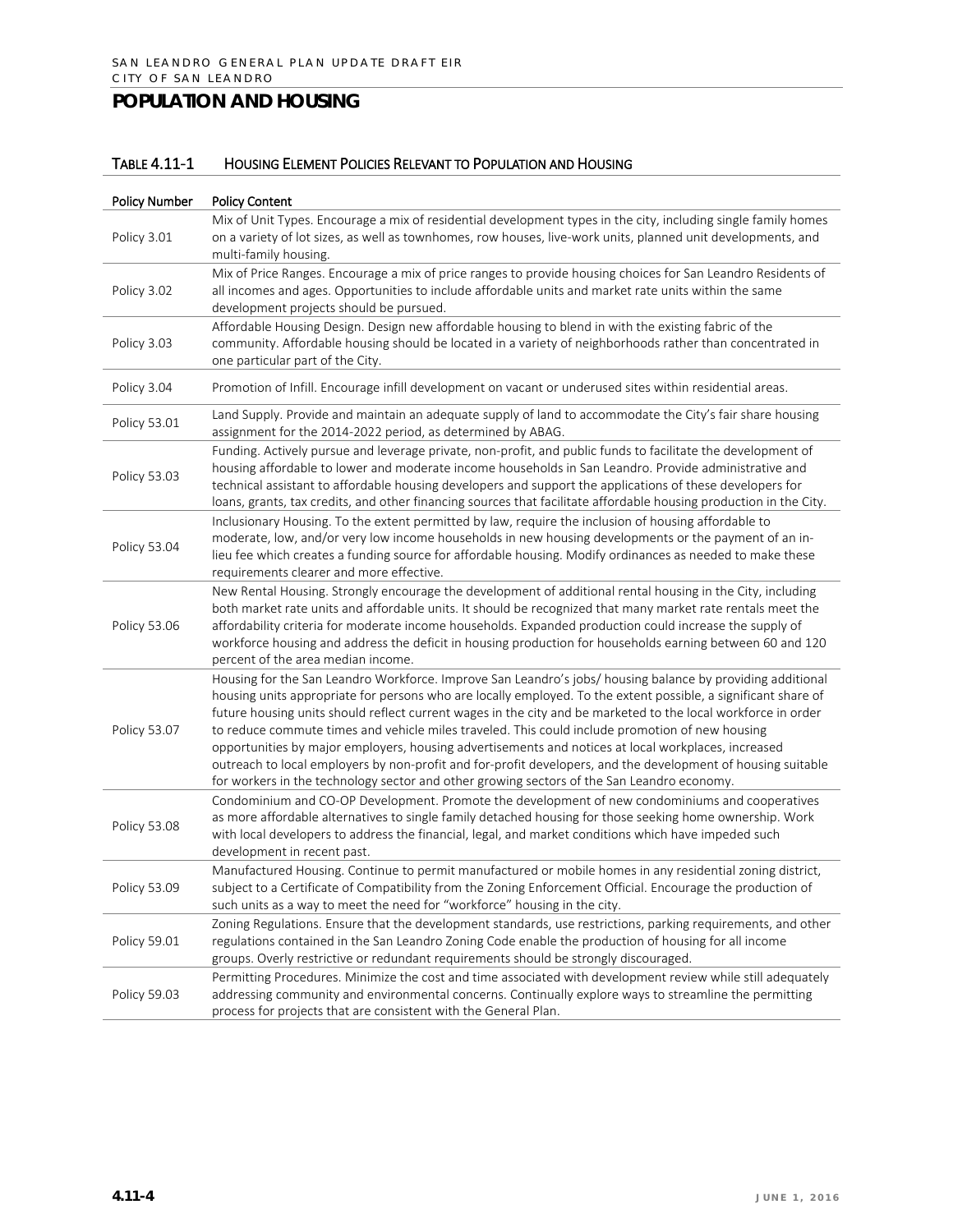|                     |        |         | Change from 2015 - 2035 |                      |
|---------------------|--------|---------|-------------------------|----------------------|
| City of San Leandro | 2015   | 2035    | Number                  | Percent <sup>a</sup> |
| Population          | 88,300 | 103,300 | 15,000                  | 17%                  |
| Households          | 31,970 | 37,080  | 5,110                   | 16%                  |
| Jobs                | 43,410 | 51,120  | 7,710                   | 18%                  |

#### TABLE 4.11-2 ABAG POPULATION, HOUSEHOLD, AND JOBS PROJECTIONS FOR THE CITY OF SAN LEANDRO

a. Percent are rounded to the nearest whole number.

Source: Association of Bay Area Governments, *Plan Bay Area, Projections 2013*, City Table, Alameda County.

# **Total Jobs**

Industry and commerce provide thousands of jobs, millions of dollars in annual sales, and property tax revenues, and many critical services to San Leandro residents. Employment districts in San Leandro include Downtown, industrial and office areas, shopping centers, commercial corridors, and the Marina.<sup>[7](#page-4-0)</sup> As shown in Table 4.11-2, according to the *ABAG Projections 2013,* jobs are expected to increase from 43,410 in 2015 to 51,120 in 2035, this represents an increase of approximately 1[8](#page-4-1) percent. $^{\rm 8}$ 

## **Jobs-to-Household Balance**

A jobs-to-household ratio demonstrates the balance between the number jobs and households within a community. It is calculated by dividing the number of jobs in the community by the number of households in the same area. A high number of jobs relative to a low number of households indicates that workers must commute into the community. A low number of jobs and high number of households indicates that workers must commute out of the community for work. In contrast, a healthy jobs-to-housing ratio, which is region specific, increases opportunities for residents to work locally. According to the ABAG Projections 2013, San Leandro's jobs-to-household ratio was  $1.36<sup>9</sup>$  $1.36<sup>9</sup>$  $1.36<sup>9</sup>$  and is expected to increase to 1.38<sup>[10](#page-4-3)</sup> by the year 2035.

According to the *ABAG Projections 2013,* the Bay Area region jobs-to-household ratio was 1.35 jobs per household in 2015,<sup>[11](#page-4-4)</sup> and is expected to increase to 1.36<sup>[12](#page-4-5)</sup> by the year 2035. Therefore, San Leandro is consistent with the proportion of jobs per household within the region as a whole. This suggests that the current ratio of jobs to households in San Leandro indicates a relatively healthy balance of land uses in the

<sup>8</sup> Association of Bay Area Governments, *Plan Bay Area, Projections 2013*, City Table, Alameda County.

 $7$  City of San Leandro, 2002, General Plan 2002, Land Use Element, page 3-44.

 $9$  43.410 (total iobs in San Leandro, 2015) divided by 31,970 (total households in San Leandro, 2015) = 1.357 jobs per

<span id="page-4-3"></span><span id="page-4-2"></span><span id="page-4-1"></span><span id="page-4-0"></span>household.<br><sup>10</sup> 51,120 (total jobs in San Leandro, 2035) divided by 37,080 (total households in San Leandro, 2035) = 1.378 jobs per

<span id="page-4-4"></span>household.<br><sup>11</sup> 3,669,990 (total jobs in Bay Area Region, 2015) divided by 2,720,410 (total households in Bay Area Region, 2015) = 1.349 jobs per household.<br><sup>12</sup> 4,346,820 (total jobs in Bay Area Regions, 2035) divided by 3,188,330 (total households in Bay Area Region, 2035) = 1.363

<span id="page-4-5"></span>jobs per household.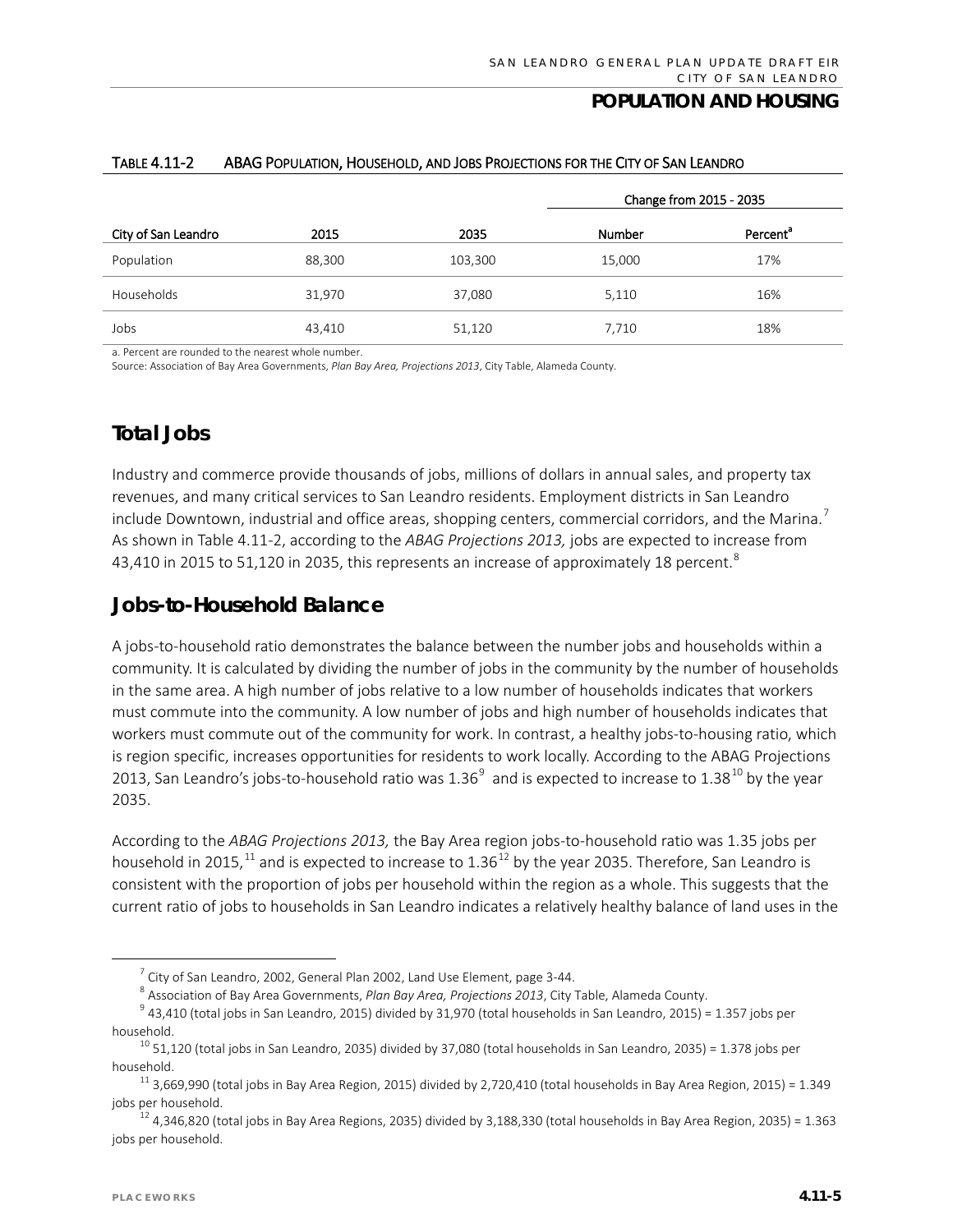city, providing opportunities for employed residents to work locally. However, the extent to which residents will work locally depends in part on complex relationships between the housing types available in the city, the skills and education levels among the city's labor force, and the jobs that are located within the city. In no Bay Area community do all employed residents work in the city where they live, nor do all people employed in any given city live in that city.

# **4.11.2 STANDARDS OF SIGNIFICANCE**

The proposed project would result in a significant impact if it would:

- 1. Induce substantial unexpected population growth in an area, either directly (for example, by proposing new homes and businesses) or indirectly (for example, through extension of roads or other infrastructure).
- 2. Displace substantial numbers of existing housing units, necessitating the construction of replacement housing elsewhere.
- 3. Displace substantial numbers of people, necessitating the construction of replacement housing elsewhere.

# **4.11.3 IMPACT DISCUSSION**

### **POP-1 Implementation of the proposed project would not induce substantial unexpected population growth, either directly (for example, by proposing new homes and businesses) or indirectly (for example, through extension of roads or other infrastructure).**

# **Proposed General Plan Update**

A significant impact could result if implementation of the proposed Plan would induce substantial population growth, or growth for which inadequate planning has occurred, either directly (for example, by proposing new homes and businesses) or indirectly (for example, through extension of roads or other infrastructure). As described in Chapter 3, Project Description, The proposed Plan would result in additional growth occurring between 2016 and 2035, mostly in the PDAs and other developed areas. This is consistent with the city's largely built out conditions, with services infrastructure available virtually anywhere in the EIR Study Area. Thus, the proposed Plan would not result in direct growth, but rather would ensure that expected growth within the City of San Leandro through the 2035 buildout horizon happens in a planned and organized manner and is adequately served by infrastructure. The proposed Plan's projected buildout is summarized below in Table 4.11-3.

Implementation of the proposed Plan is anticipated to result in up to 14,790 new residents within San Leandro the horizon year of 2035. This would result in a 17 percent population increase from 86,460 to 101,250, as shown in Table 4.11-3. Similarly, the ABAG's 2013 projections estimate a population increase of 17 percent in San Leandro by the year 2035, as shown in Table 4.11-2, Population, Household, and Employment Projections. Therefore, full buildout under the proposed Plan would be consistent with regional projections, with only minor variation.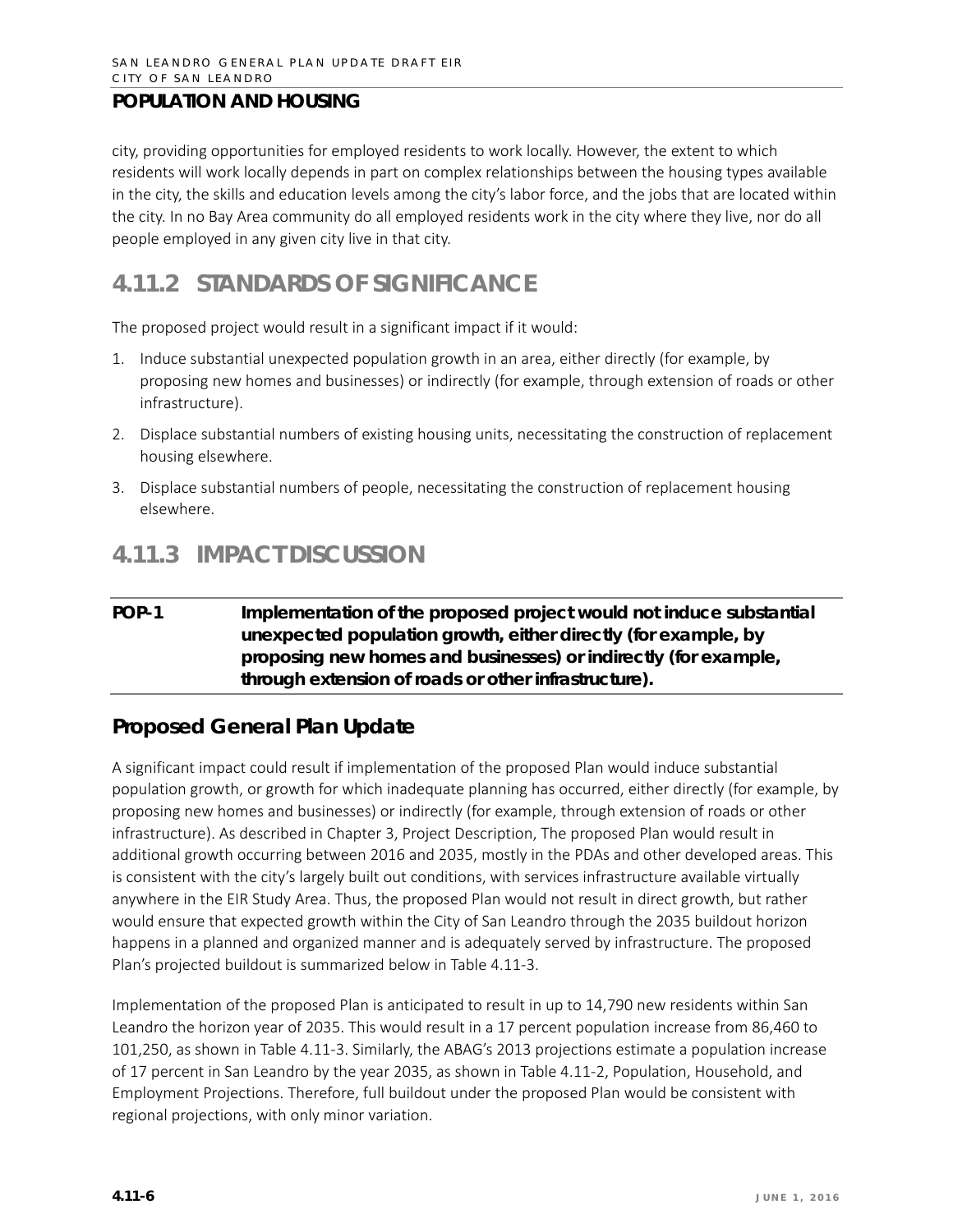|                     |        |         | Change from 2015 - 2035 |                      |
|---------------------|--------|---------|-------------------------|----------------------|
| City of San Leandro | 2015   | 2035    | <b>Number</b>           | Percent <sup>a</sup> |
| Population          | 86,460 | 101,250 | 14,790                  | 17%                  |
| Households          | 31,315 | 36,685  | 5,370                   | 17%                  |
| Jobs                | 42,865 | 54,995  | 12,130                  | 28%                  |

#### TABLE 4.11-3 PROPOSED PLAN ESTIMATED POPULATION, HOUSEHOLD, AND EMPLOYMENT

a. Percent are rounded to the nearest whole number.

Source: Associate of Bay Area Governments, *Plan Bay Area, Projections 2013*, City Table, Alameda County; City of San Leandro; PlaceWorks, 2015.

The proposed Plan is expected to result in 5,370 new households in San Leandro by the 2035 horizon year. This represents a 17 percent increase from 31,315 to 36,685, as shown in Table 4.11-3, which is slightly higher than the 16 percent increase estimated by the ABAG's 2013 projections.

The proposed Plan is expected to result in a net increase of 12,130 jobs in San Leandro by 2035. This represents a 28 percent increase from 42,865 to 54,995, which exceeds the 18 percent increase estimated by the ABAG's projections. Thus, implementation of the proposed Plan would be consistent with the ABAG's 2013 projections for population and housing but exceed projections for jobs within San Leandro.

Projected job growth, under the proposed Plan, is an effort by the City of San Leandro to reduce out commuting by San Leandro residents, cultivate emerging industries, and recover from the economic downturn which impacted job growth within the city for a number of years. ABAG's *Projections 2002*, which were the regional forecasts in effect at the time of the City's previous General Plan Update, indicated that there were 54,230 jobs in San Leandro in 2000.<sup>[13](#page-6-0)</sup> Thus, the jobs projection for 2035 under the proposed Plan would be roughly in line with the number of jobs that existed in the city 16 years ago. The proposed Plan reflects the City's intention to gain back jobs that have been lose through multiple recessions in that time. The proposed Plan's Economic Development Element includes goals, policies, and actions that encourage job growth, employment opportunities for residents, and exemplify San Leandro's commitment to maintaining a healthy economic balance:

- Policy ED-1.1: Leveraging San Leandro's Assets. Build on San Leandro's strengths, including its central location, transportation infrastructure, affordability, industrial land supply, and business-friendly reputation to leverage economic growth and private investment in the city.
- Policy ED-1.4: Emerging Industries. Promote and support the growth of new and emerging industries, especially industries requiring work space that is consistent with San Leandro's building stock and industries with the potential to provide quality jobs at all skill levels and wage levels for San Leandro residents.
- Policy ED-1.5: Core Industries. Make San Leandro the Bay Area's location of choice for advanced manufacturing, food and beverage production, and entrepreneurs in the "maker" economy.

<span id="page-6-0"></span> <sup>13</sup> Association of Bay Area Governments, *Projections 2002*, City Table, Alameda County.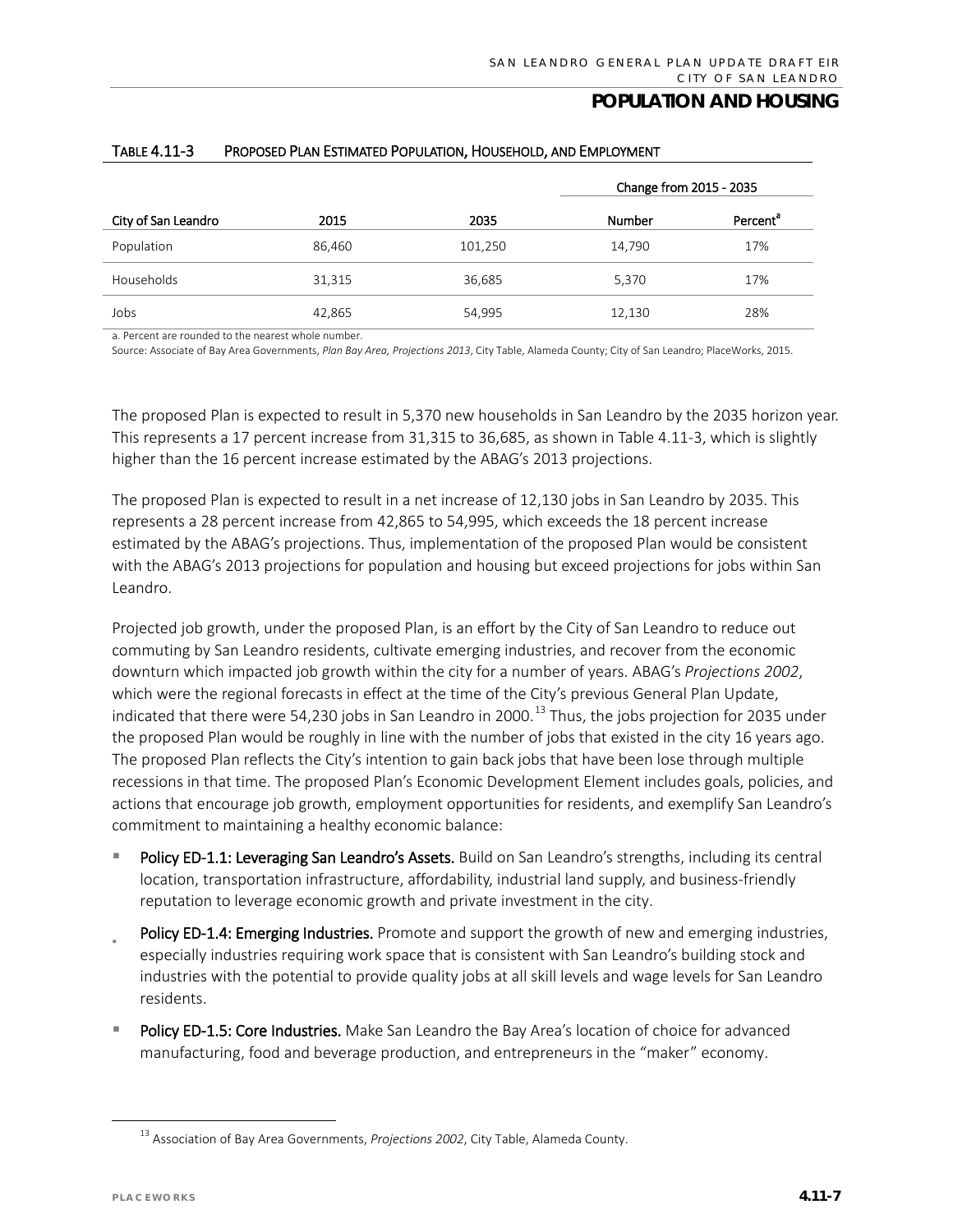- Policy ED-3.3: Leading Edge Economic Sectors. Continue efforts to attract businesses on the leading edge of the Bay Area economy, including advanced fabrication, clean tech, information services, advanced transportation, and maker businesses.
- Policy ED-5.2: Housing Production. Substantially increase the production of a variety of housing types meeting the needs of persons at all income levels.
- Policy ED-6.2: Educational Partnerships. Promote mentorships, internships, job training programs, and other partnerships between the City, school districts, and business community to enhance and complement local educational resources and provide job training for San Leandro youth.
- Policy ED-6.6: Job Training. Support job training initiatives which prepare local residents for local jobs.
- Policy ED-6.7: Job Opportunities for Residents. Support programs that encourage San Leandro employers to hire local residents.
- Policy ED-6.11: Career Ladders. Encourage career advancement programs to provide opportunities for upward mobility among the city's workforce. Support the growth of businesses that provide career advancement or "ladder" opportunities for employees.

The aforementioned policies, once adopted, would encourage concentrated job growth in the emerging and core industries within the city. Correspondingly, the Economic Development Element policies would promote job training and employment opportunities for San Leandro residents.

As described under Section 4.11.1.2, Existing Conditions, the City of San Leandro's jobs-to-household ratio was 1.36 in 2015 which is consistent with the 1.35 jobs-to-household ratio for the Bay Area as a whole. However, the 28 percent increase in jobs, under the proposed Plan, would increase the jobs-to-household ratio from 1.36 in 2015 to 1.44 by the horizon year 2035. This suggests that there will be a higher number of employment opportunities relative to housing within San Leandro, thus, workers would need to commute into the city. However, as described under Section 4.11.1.1, Regulatory Framework, the City of San Leandro's Housing Element, contains goals, policies, and actions that would ensure an adequate supply of housing opportunities is available within the San Leandro to accommodate current and future employed residents. Policy 53.07 in particular calls for maintaining an adequate supply of housing units for persons who are locally employed. Policies 53.01 and 53.03 would ensure that adequate land supply and funding opportunities are available to meet housing needs in San Leandro. In addition, the proposed Plan's Land Use Element includes goals, policies, and actions that would help to ensure an adequate amount of housing inventory for San Leandro's current and future residents:

- Policy LU-1.1: Housing Maintenance. Support the on-going conservation, maintenance and upgrading of the city's housing inventory.
- Policy LU-3.1: Mix of Unit Types. Encourage a mix of residential development types in the City, including single family homes on a variety of lot sizes, as well as townhomes, row houses, live-work units, planned unit developments, garden apartments and medium to high density multi-family housing.
- Policy LU-3.2: Mix of Price Ranges. Encourage a mix of price ranges to provide housing choices for San Leandro residents of all incomes and ages. Opportunities to include affordable units and market rate units within the same development projects should be pursued.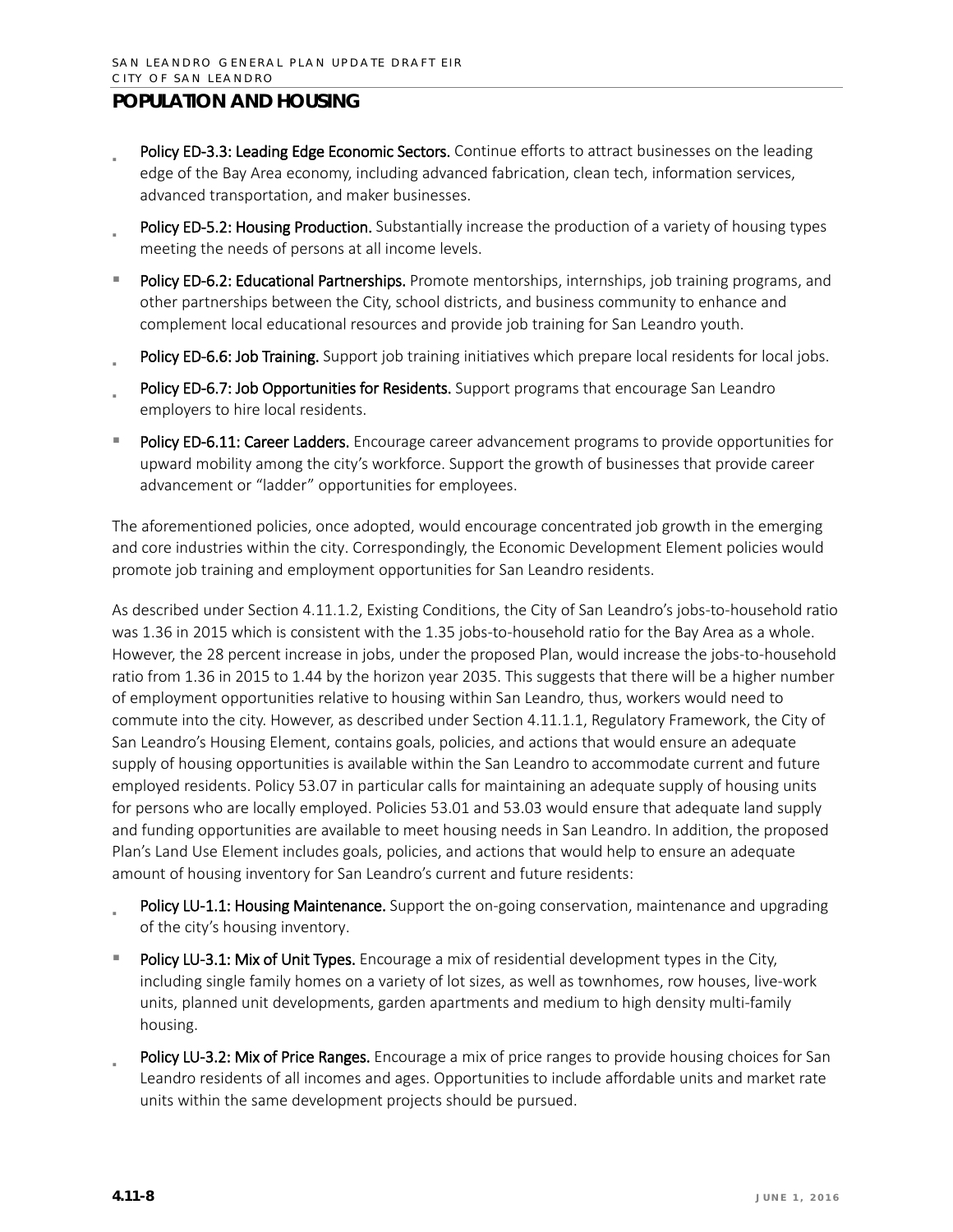- Policy LU-3.3: Affordable Housing Design. Design new affordable housing to blend in with the existing fabric of the community. Affordable housing should be located in a variety of neighborhoods rather than concentrated in one particular part of the City.
- Policy LU-3.4: Promotion of Infill. Encourage infill development on vacant or underused sites within residential and commercial areas.
- Policy LU-3.6: Housing by Non-Profit Developers. Promote the participation of non-profit housing organizations in the construction of new affordable housing in San Leandro, with particular emphasis on housing for working families.

The aforementioned Land Use policies, once adopted, would ensure an adequate amount of housing opportunity is maintained to meet future job growth under the proposed Plan, thereby sustaining a healthy jobs-to-household balance by encouraging current and future San Leandro employees to reside within the city and reducing the number of commuter individuals.

As described in Chapter 3, Project Description, of this Draft EIR, the projected growth for the proposed Plan could generate up to 14,790 new residents, 12,130 new employees, and 5,370 new households within San Leandro over a 19-year period. Although this growth exceeds ABAG's 2013 projections for jobs within San Leandro, the adoption and implementation of the proposed Plan would serve as the City of San Leandro's General Plan and would guide development through the horizon year buildout. The current Housing Element policies, and proposed policies within the Economic Development and Land Use Elements, would ensure that adequate housing is maintained to sustain a healthy jobs-to-household balance within the city. Furthermore, the General Plan serves as the City's constitution for the physical development in the city, thus, the aforementioned policies would provide the land use and infrastructure framework to adequately plan orderly development under the proposed Plan though the 2035 horizon year. Therefore, implementation of the proposed Plan would not induce substantial unexpected growth in areas not planned for and able to accommodate such growth, and impacts to population and job growth associated with future development under the proposed Plan would be *less than significant.* 

Significance before Mitigation: Less than significant.

# **Proposed Zoning Code Amendments**

The proposed amendments to the Zoning Code would bring the Zoning Code into conformance with the proposed General Plan. Proposed Zoning Code amendments that would allow increased growth consistent with the proposed Plan include increased building density, intensity (floor area ratio, or FAR), and height limits in commercial districts. The potential increase in growth as a result of these Zoning Code amendments is captured in the buildout of the proposed Plan that is analyzed above, and the Zoning Code amendments would not add additional development beyond what is analyzed above. As described above, although the 2035 buildout of the proposed Plan exceeds ABAG's most recent projections for jobs within San Leandro in 2035, the proposed Plan would guide development and provide the land use and infrastructure framework to adequately plan orderly development under the proposed Plan though the 2035 horizon year. In addition, current Housing Element policies, and proposed policies within the Economic Development and Land Use Elements, would ensure that adequate housing is maintained to sustain a healthy jobs-to-household balance within the city. Therefore, impacts to population and job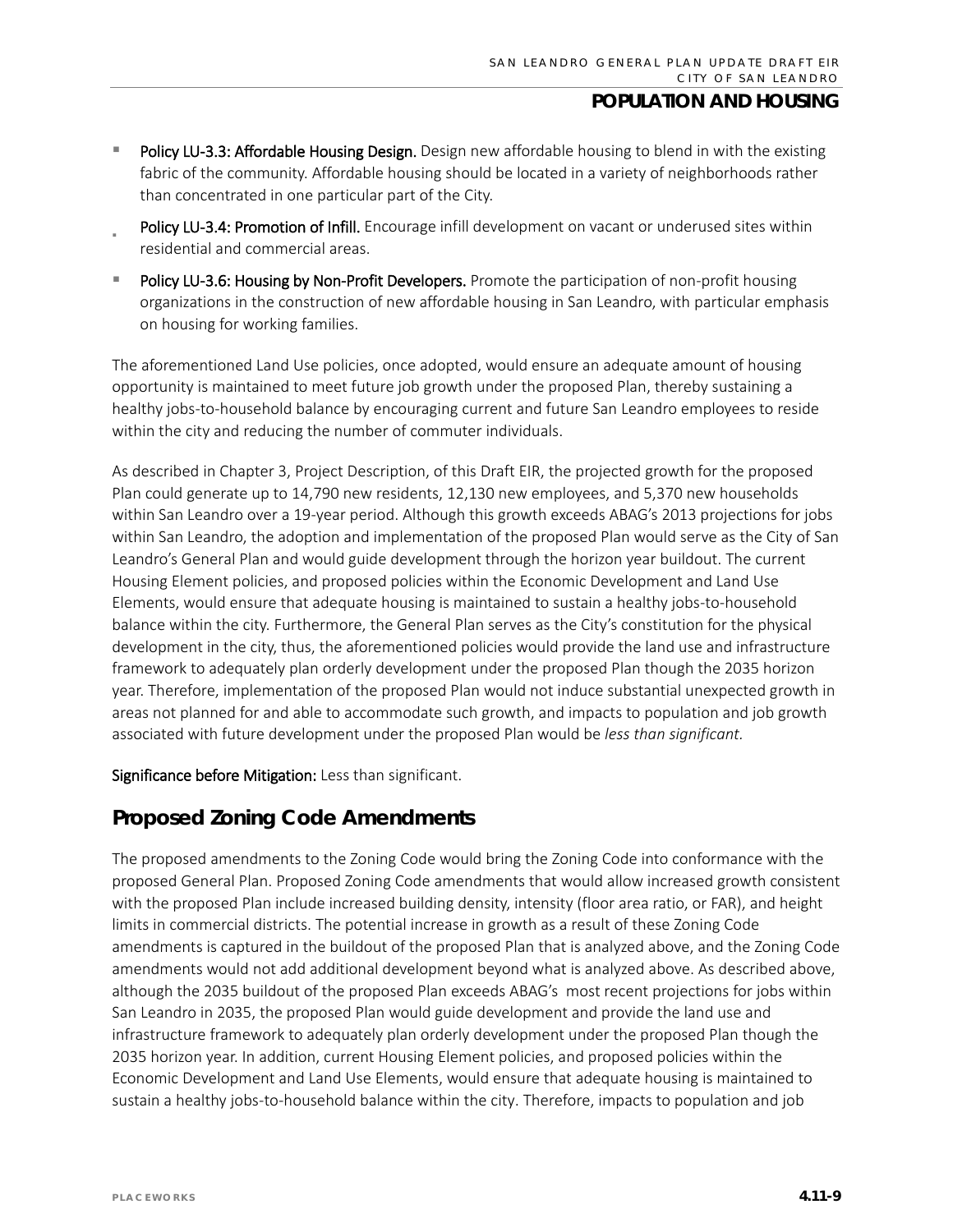growth associated with future development under the proposed Plan and associated Zoning Code Amendments would be *less than significant.*

Significance before Mitigation: Less than significant.

### **POP-2 Implementation of the proposed project would not displace substantial numbers of existing housing units, necessitating the construction of replacement housing elsewhere.**

## **Proposed General Plan Update**

A significant environmental impact could result if implementation of the proposed Plan would displace substantial numbers of existing housing units, necessitating the construction of replacement housing elsewhere.

As shown in Table 4.11-3, and as discussed under Impact POP-1, development under the proposed Plan is expected to result in 5,370 new households within San Leandro over a 19-year period. Future housing development, under the proposed Plan, would be concentrated primarily in PDAs, particularly in the Downtown, and in the Shoreline Development Plan Area.

However, displacement of existing residential units could still occur during potential redevelopment under the proposed Plan. As described under Section 4.11.1.1, Regulatory Framework, the current Housing Element policies would help preserve the existing housing stock, promote development of mixed unit types including affordable housing, and encourage the development of new housing opportunities. Thus, if displacement of residential housing were to occur under the proposed Plan, compliance with the Housing Element policies would ensure that adequate housing is preserved and replaced. Furthermore, displacement of residential property would only occur with the permission of the property owners.

As described above, implementation of the proposed Plan is expected to result in an increase of 5,370 new households within San Leandro over a 19-year period. There are no current plans for displacement of housing; however, there is the potential that the proposed Plan policies and programs could encourage increased residential growth that could temporarily displace existing housing units. If displacement were to occur, compliance with the San Leandro Zoning Code and Housing Element policies would ensure that adequate housing is preserved and replaced. Given that there are no current plans for displacement of housing, it is not known, when or where construction of replacement housing would occur, so it cannot be determined what project-specific environmental impacts would result from the construction and operation of replacement housing. As potential residential development or redevelopment projects are identified, additional project specific, environmental analysis, as necessary, would be completed at that time. Therefore, since the proposed Plan would not have direct physical impacts related to the displacement of housing a *less-than-significant* impact would result.

Significance before Mitigation: Less than significant.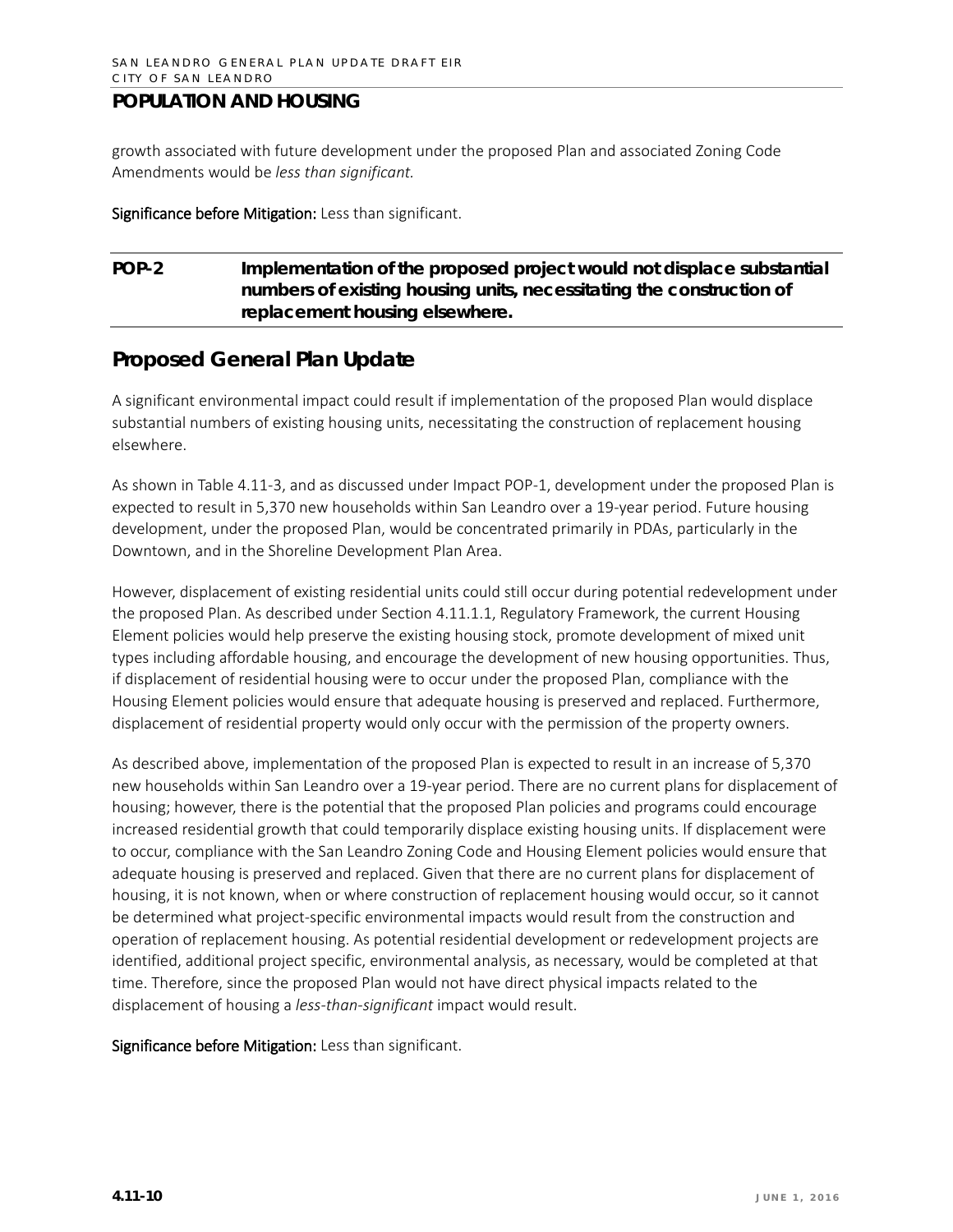# **Proposed Zoning Code Amendments**

The proposed amendments to the Zoning Code would bring the Zoning Code into conformance with the proposed General Plan. The proposed Zoning Code would implement that proposed Plan and would help to guide development in key areas of the city.

Under the City's existing Zoning Code, Downtown Area (DA) zones within the Downtown establish a maximum density of 24 dwelling units per acre for lots smaller than 20,000 square feet. Under the proposed Zoning Code amendments, this lot size requirement would change to 10,000 square feet. Lots over 20,000 square feet have a minimum density requirement ranging from 20 dwelling units per acre to 80 dwelling units per acre. The density requirements within the DA zones create a strong incentive to develop larger parcels with higher allowed density, thereby, reducing the risk of displacing existing residential housing on smaller lots of under 10,000 square feet. However, if already developed parcels are targeted for redevelopment within the Downtown Area, regardless of size, the higher density requirements established by the Zoning Code would ensure that an adequate amount of housing units are replaced.

Although development throughout the city may replace existing housing, the Zoning Code amendments would not directly result in the displacement of any existing housing. In addition, compliance with existing Zoning Code and Housing Element policies would ensure that adequate housing is preserved and replaced for any housing that is displaced. Therefore, the proposed Zoning Code Amendments would result in a *less-than-significant* impact.

### Significance before Mitigation: Less than significant.

# **POP-3 Implementation of the proposed project would not displace substantial numbers of people, necessitating the construction of replacement housing elsewhere.**

## **Proposed General Plan Update**

A significant environmental impact could result if implementation of the proposed Plan would displace substantial numbers of people necessitating the construction of replacement housing elsewhere.

As shown in Table 4.11-3, and as discussed under Impact POP-1, development under the proposed Plan is expected to result in 5,370 new households within San Leandro over a 19-year period. As described above, future housing development, under the proposed Plan, would be concentrated primarily in PDA's, particularly the Downtown Area, and the Shoreline Development Plan Area. However, there is the potential that the proposed Plan policies and programs could encourage residential growth that could temporarily displace existing housing, thereby displacing existing occupants while the new residential units are under construction. If displacement were to occur, compliance with the San Leandro Zoning Code and Housing Element policies would ensure that adequate amount of housing stock is available within the city to accommodate displaced residents. Based on an average household size of 2.74 persons per household, the proposed net increase of 5,370 households anticipated under the proposed Plan would accommodate approximately 15,330 residents within the city. Therefore, the proposed Plan would have a *less-than-significant* impact regarding the displacement of people*.*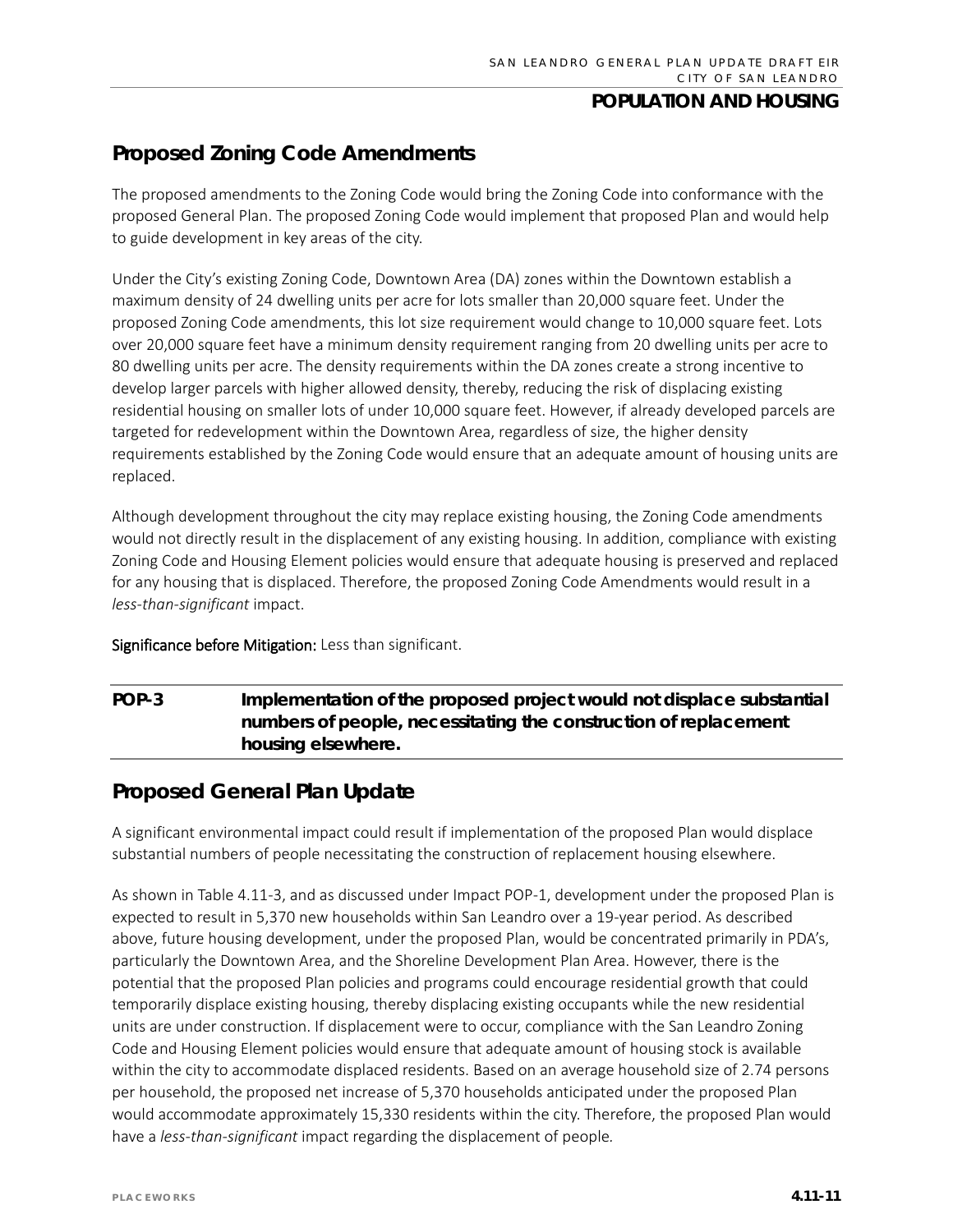### Significance before Mitigation: Less than significant.

### **Proposed Zoning Code Amendments**

The proposed amendments to the Zoning Code would bring the Zoning Code into conformance with the proposed General Plan. The proposed Zoning Code would implement the proposed Plan and would help to guide development in key areas of the city. The Zoning Code amendments would not add to or subtract from the projected development analyzed above. Both the proposed Plan and the Zoning Code amendments would have the effect of increasing housing supply in San Leandro and would not necessitate the construction of housing outside San Leandro. In addition, compliance with existing Zoning Code and Housing Element policies would ensure that an adequate housing stock is available within the city to accommodate residents at all income levels. Therefore, the proposed Zoning Code Amendments would result in a *less-than-significant* impact.

Significance before Mitigation: Less than significant.

# **4.11.4 CUMULATIVE IMPACTS**

### **POP-4 Implementation of the proposed project, in combination with past, present, and reasonably foreseeable projects, would result in less-thansignificant cumulative impacts with respect to population and housing.**

A significant environmental impact could result if implementation of the proposed project, in combination with past, present, and reasonably foreseeable projects, would result in significant cumulative impacts with respect to population and housing.

As discussed in Chapter 4, Environmental Analysis, of this Draft EIR, this EIR takes into account growth from the proposed project within the San Leandro city limit and Sphere of Influence (SOI), in combination with impacts from projected growth in the rest of Alameda County and the surrounding region, as forecast by ABAG. As described above, projected growth between 2015 and 2035 under the proposed project would be consistent with ABAG projections for San Leandro in terms of population and housing growth, but would exceed projections for job growth. However, ABAG projects that Alameda County's population will increase from 1,580,800 residents in 2015 to 1,897,200 residents in 2035. In addition, jobs within Alameda County are projected to increase from 757,010 in 2015 to 910,650 in 2035. The ninecounty Bay Area as a whole is projected to increase from 7,461,400 residents to 8,889,000 residents within the same time period, which would result in an increase of over 1 million new residents in the Bay Area alone. Similarly, jobs within the Bay Area Region are expected to increase from 3,669,990 in 2015 to 4,356,820 in 2035. Within this context, the difference in projected job growth between the proposed project and ABAG projections is not cumulatively considerable.

Impacts from cumulative growth are considered in the context of their consistency with regional planning efforts. As described above, the proposed project would not induce a substantial amount of growth that has not been adequately planned for or require the construction of replacement housing. In addition, projected growth under the proposed project would be consistent with regional planning efforts. Thus, when considered along with the proposed project, cumulative growth would not displace substantial